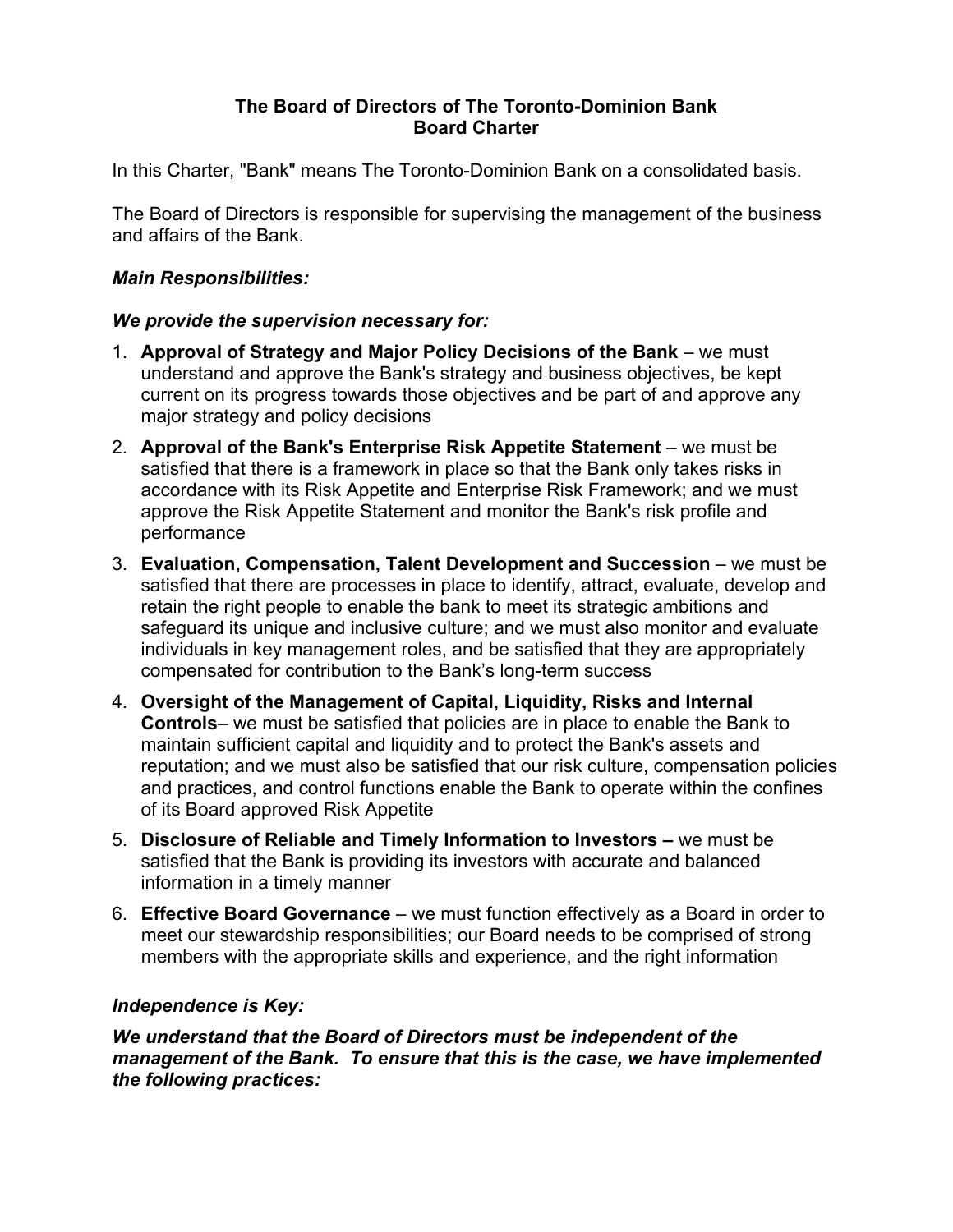- a majority of the members of the Board must be independent and all Committees shall be composed solely of independent directors, pursuant to the Director Independence Policy
- the Board and its Committees may, at their option, meet independently of management at any time
- the Board and its Committees may engage their own independent advisors
- the non-management directors shall annually appoint a strong, independent Board Chair with a clear mandate to provide leadership to the independent directors
- all non-management directors are required to hold Bank shares or equivalents with a value of six times their respective annual cash retainer
- an understanding that management is responsible for ensuring that directors receive the right information to perform their duties on a timely basis
- directors are provided with orientation when newly elected and thereafter with continuing education opportunities and unfettered access to management

We know independence requires more than these practices – it requires preparation for meetings, understanding of the issues, strength of character, integrity and an inquiring mind.

#### *Our Composition*

The number of directors will be as provided for in the Bank's by-laws from time to time and will comply with the Board composition provisions as set out in the Bank's Corporate Governance Guidelines. Each director shall possess the qualities set out in the Position Description for Directors.

The Board will create Committees from time to time and delegate certain functions to them as set out in their respective Charters. The Committee Charters will be reviewed on a regular basis and updated and amended as often as needed to respond to the evolving regulatory and market environments in which the Bank and its subsidiaries operate.

# *Independent Functioning of Board and Committees*

The Board is responsible for establishing the appropriate policies and procedures to enable the Board, its Committees and individual directors to function independently of management. The Board and each Committee may retain and terminate independent professionals, and each has the sole authority to approve fees payable to an independent professional. Any director may retain and terminate an independent professional with the prior approval of the Corporate Governance Committee.

Each Committee and the Board may conduct all or part of any meeting in the absence of management and should include such a session on the agenda for each regularly scheduled meeting. Each director may request such a Committee or Board meeting by contacting the applicable chair.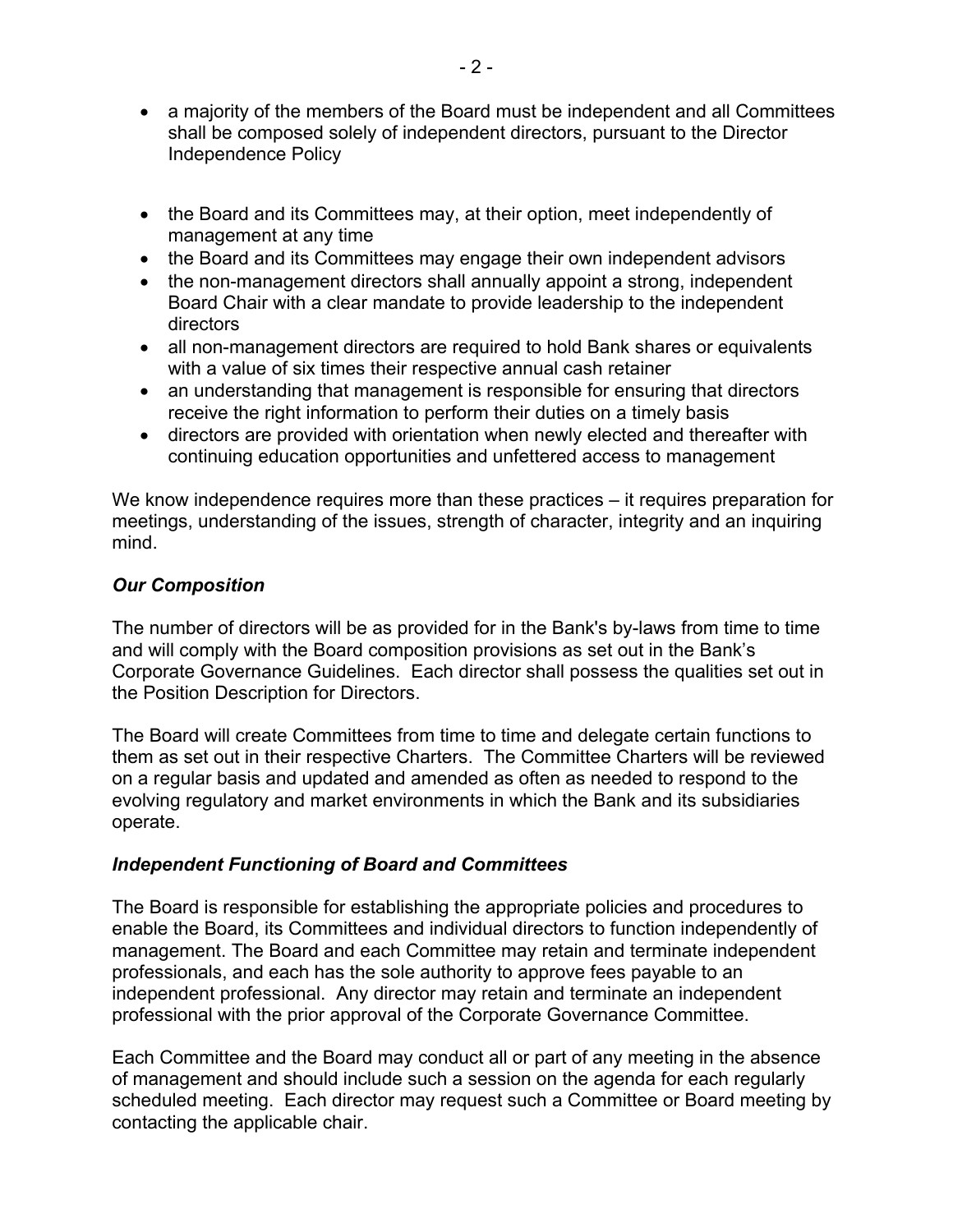In the event that the Board is constituted with one or more non-management nonindependent directors, any independent director may request that the non-management non-independent director(s) be excluded from any such session, and the Board will conduct at least one session a year in the absence of management and the nonmanagement non-independent director(s).

#### *Meetings*

The Board will meet at least four times per year as required by the *Bank Act* (Canada); meetings will be scheduled by the Board Chair in conjunction with the Chief Executive Officer and the Corporate Secretary. For regularly scheduled meetings, an agenda for each Board meeting and other documents for consideration are provided to all directors about one week in advance of each meeting. For special meetings of the Board, best efforts will be made to distribute materials to the directors as far in advance as practicable. Supplemental materials may be provided to directors at, or prior to, the commencement of each meeting.

The Board will meet with the Office of the Superintendent of Financial Institutions Canada ("OSFI") to review and discuss the results of OSFI's annual supervisory examination of the Bank (unless OSFI directs otherwise).

A Committee may invite to its meetings any director, member of management of the Bank or such other persons it deems appropriate in order to carry out its responsibilities. A Committee may also exclude from its meetings any persons it deems appropriate in order to carry out its responsibilities.

#### *Specific Duties and Responsibilities*

The Board fulfills its role directly and through the Committees to which it delegates certain responsibilities, in whole or in part, with ongoing reporting by the Committees to the Board. In this context, the Board is responsible for the following specific duties:

#### "*Tone at the Top"*

Setting the tone for the risk, integrity, and compliance culture throughout the Bank and, in that regard, expects the highest level of personal and professional integrity from the Chief Executive Officer, other executive officers and all employees of the Bank. The Board also oversees the establishment of such a culture through appropriate mechanisms, including assessing the Chief Executive Officer and other executive officers of the Bank against this expectation, providing oversight of frameworks and policies with respect to ethical personal, business and market conduct (including the Bank's Code of Conduct and Ethics, Culture Framework, Conduct Risk Management Policy, Raising Conduct and Ethics Concerns Policy and Anti-Bribery and Anti-Corruption Policy) and approving the Bank's Enterprise Risk Appetite Statement and monitoring the Bank's risk profile and performance relative to its Risk Appetite.

# *Strategic Planning*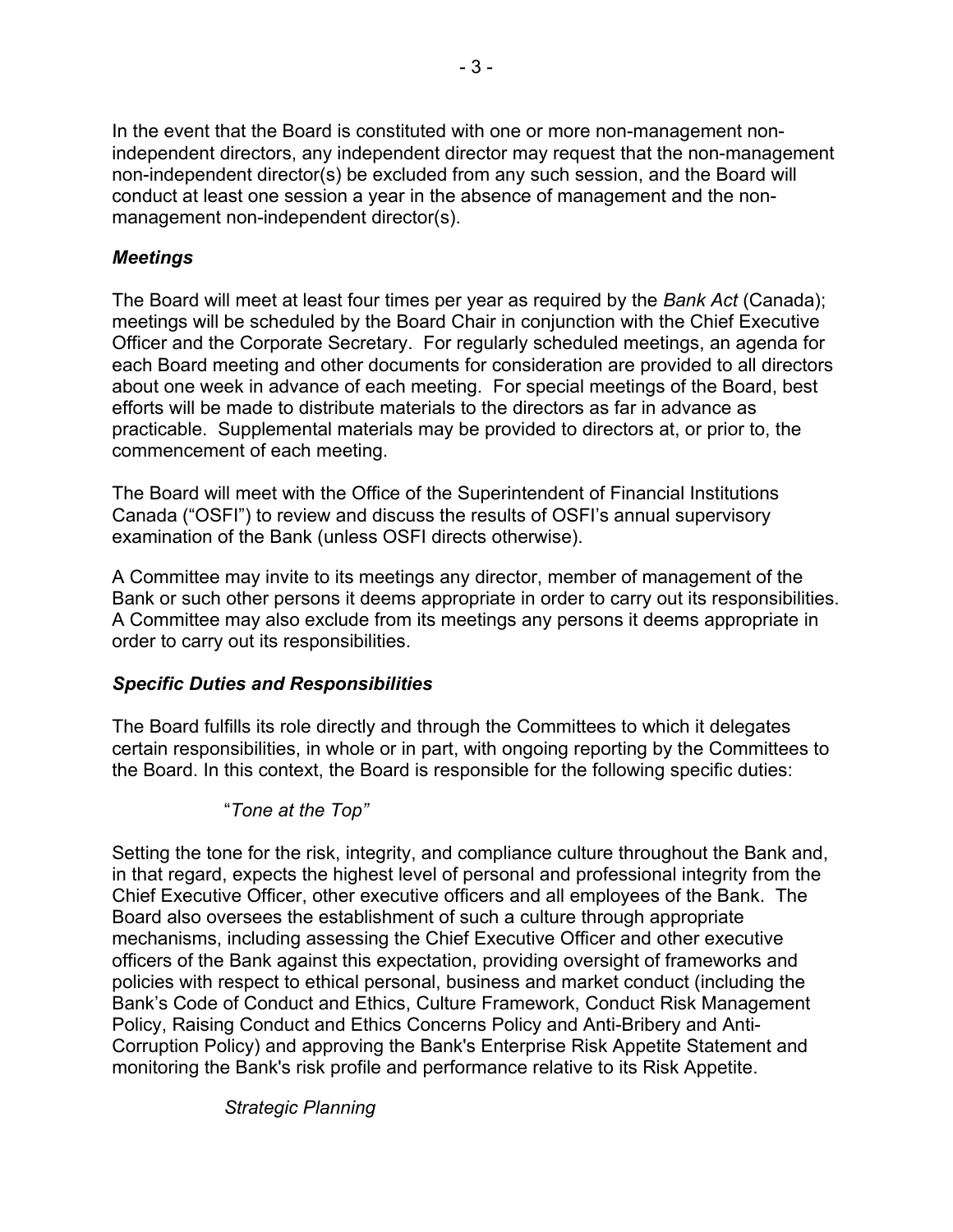Approving the strategy and business objectives of the Bank and overseeing their execution. This oversight includes reviewing and approving all major strategy and policy recommendations including the Bank's annual strategic plan and annual financial plan which include the capital, liquidity and funding plans, as well as specific requests for major capital expenditures and the monitoring of adequate levels of capital and liquidity. The Board assesses the Bank's major opportunities and the risk impact of such strategic decisions being contemplated, including considering whether they are within the Board-approved Risk Appetite established for the Bank and its individual business units. The Board also oversees the strategic planning process, implementation of strategic plans, and monitoring of performance against such plans.

# *Risk Management*

Overseeing the Bank's risk culture and approving and overseeing strategies, frameworks and policies designed to protect the assets of the Bank and its continued viability. The Board is also responsible for overseeing the timely identification and monitoring of the top and emerging risks affecting the Bank's businesses, and satisfying itself that appropriate policies, procedures and practices are in place for the effective and independent management of these risks in accordance with the Bank's Enterprise Risk Framework. This responsibility includes reviewing and approving the Bank's Enterprise Risk Appetite Statement and reviewing the Bank's risk profile and performance. In addition, the Board oversees the Bank's crisis management recovery and resolution plans, in accordance with applicable laws and regulations.

# *Capital and Liquidity Oversight*

Overseeing the Bank's capital adequacy and management by annually reviewing and approving the Global Capital Management Policy and the capital limits and thresholds therein. As part of this responsibility, the Board is also responsible for declaring dividends and approving the issuance, redemption or repurchase of any capital, if appropriate and permitted by applicable law and regulations. In addition, the Board oversees the implementation of the Bank's liquidity and funding frameworks and policies, and annually reviews the Bank's liquidity and funding plans.

# *Internal Controls and Management Information Systems*

Overseeing and monitoring the integrity and effectiveness of the Bank's internal controls and management information systems. The Board is also responsible for overseeing adherence to applicable legal, audit, compliance, regulatory, accounting and reporting requirements. Through this process, the Board must be satisfied that the financial reporting and financial control systems are operating appropriately.

#### *Communications Policy*

Establishing a communications policy for the Bank and overseeing the maintenance of effective shareholder relations through the Bank's communications policy and programs so that accurate, balanced and timely information is disseminated to and feedback is received from shareholders.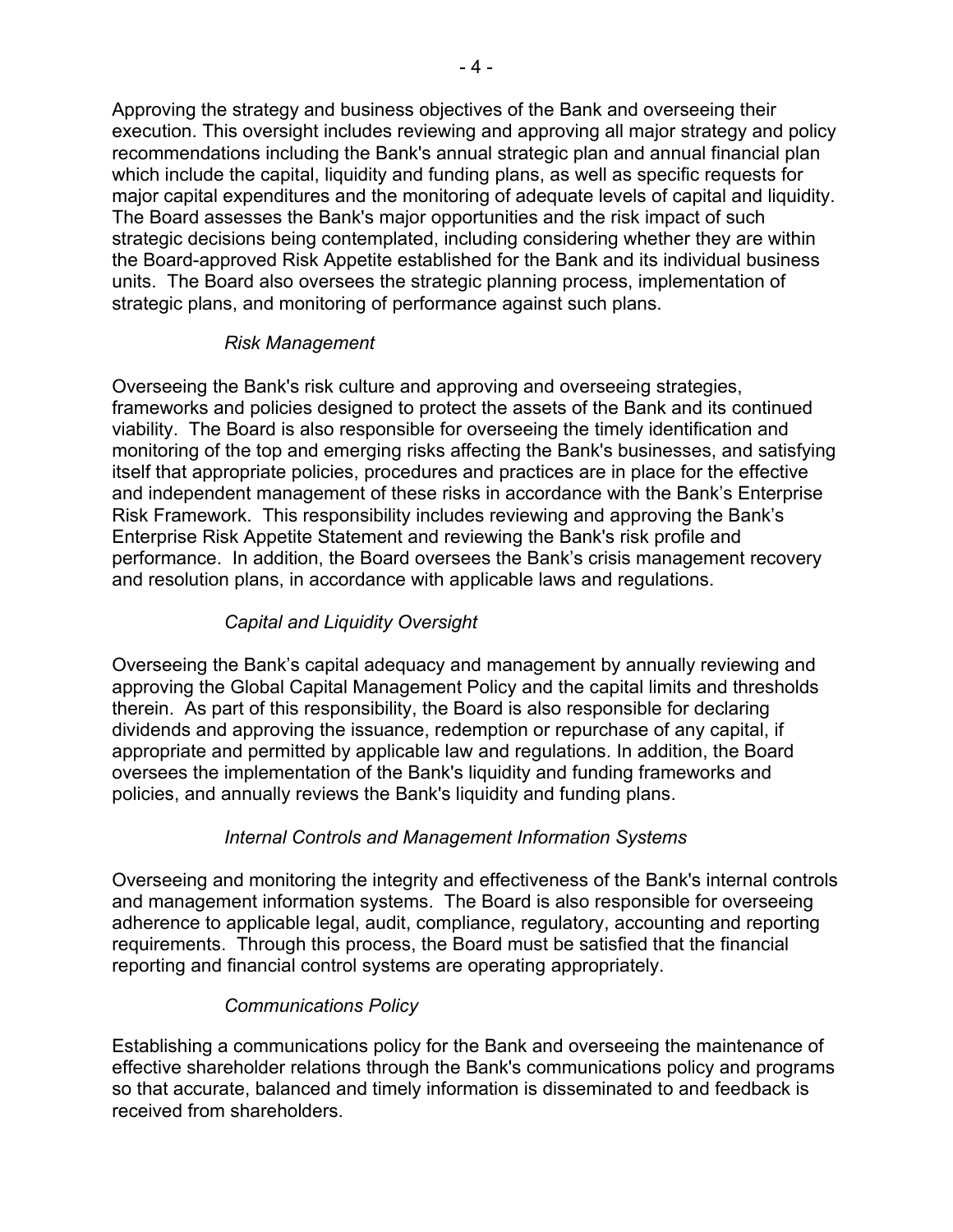Shareholders may communicate with the independent directors through the Board Chair. Instructions for how to communicate with the independent directors shall be publicly available through appropriate disclosure mechanisms, such as the Bank's proxy circular, annual report and/or website.

# *Director Orientation and Assessment*

Overseeing an appropriate, formal, orientation program for new directors and for annually assessing the contribution and effectiveness of the Board, Committees and all directors.

# *Evaluation, Compensation, Talent Development and Succession*

Overseeing the Bank's talent management strategy and satisfying itself that there are processes in place to identify, attract, evaluate, develop and retain the right people to meet the strategic ambitions of the Bank and to safeguard its unique and inclusive culture.

Overseeing the effective operation of the Bank by appointing, and if necessary, dismissing the senior officers of the Bank, including the Chief Executive Officer, and overseeing their performance assessment, compensation and succession planning. This responsibility includes the Board being satisfied that development planning takes place for senior bank officers. The Board must be satisfied that the senior management team and other responsible persons at the Bank have the appropriate qualities and competencies to meet the expectations set by the Board and regulators. This includes being satisfied as to the integrity of the Chief Executive Officer and other executive Bank officers, and as to their effectiveness in fostering the desired risk, integrity and compliance culture throughout the Bank. The Board is also responsible for overseeing the compensation structure of the senior management team and the compensation policies of the Bank. This includes approving a position description for the Chief Executive Officer and policies which define the limits of management's authority. The Board is responsible for approving the corporate goals and objectives of the Chief Executive Officer, monitoring progress against those goals and objectives, and the compensation of the Chief Executive Officer. The Board biennially reviews and approves the adequacy and form of compensation of directors.

# *Oversight of Subsidiaries*

Overseeing the governance and activities of all subsidiaries enterprise-wide. For certain US subsidiaries this includes overseeing the selection by the Bank's senior management (acting in the role as shareholder) of the directors of the boards of TD Group US Holdings LLC, its subsidiary TD Bank US Holding Company ("TDBUSH") and TDBUSH's subsidiaries TD Bank, N.A. and TD Bank USA, N.A. (and any successors thereto) (collectively the "TD U.S. Boards"). The Board biennially reviews and approves (subject to ratification by the TD U.S. Boards) the adequacy and form of compensation for the non-management directors of the TD U.S. Boards.